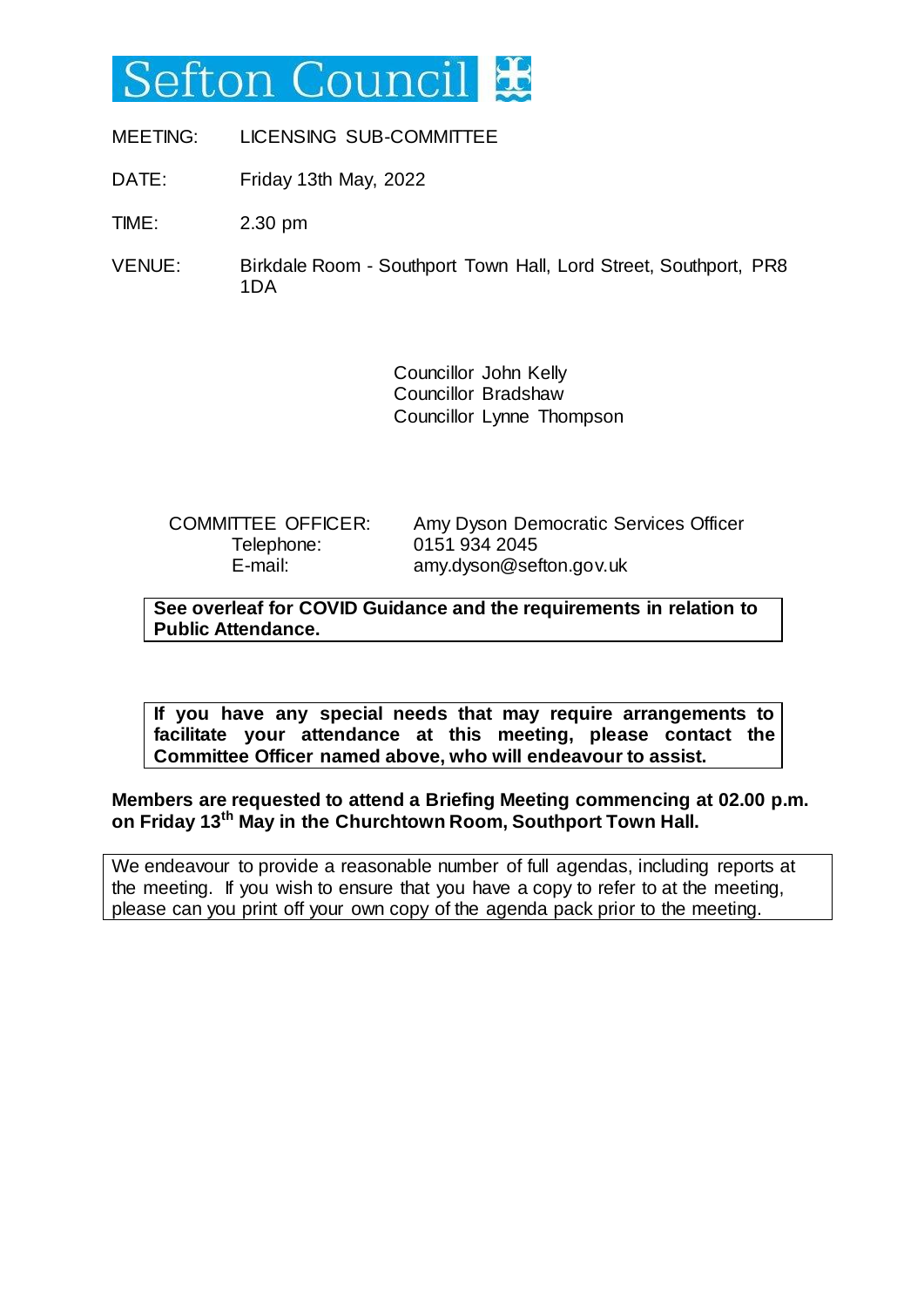# **COVID GUIDANCE IN RELATION TO PUBLIC ATTENDANCE**

In light of ongoing Covid-19 social distancing restrictions, there is limited capacity for members of the press and public to be present in the meeting room indicated on the front page of the agenda at any one time.

We therefore request that if you wish to attend the Committee to please register in advance of the meeting via email to amy.dyson@sefton.gov.uk by no later than **12:00 (noon) on Thursday 12 May 2022.** 

Please include in your email –

- Your name;
- □ Your email address:
- □ Your Contact telephone number; and
- $\Box$  The details of the report in which you are interested.

In light of current social distancing requirements, access to the meeting room is limited.

**We have been advised by Public Health that Members, officers and the public should carry out a lateral flow test before attending the meeting, and only attend if that test is negative. Provided you are not classed as exempt, it is requested that you wear a mask that covers both your nose and mouth.**